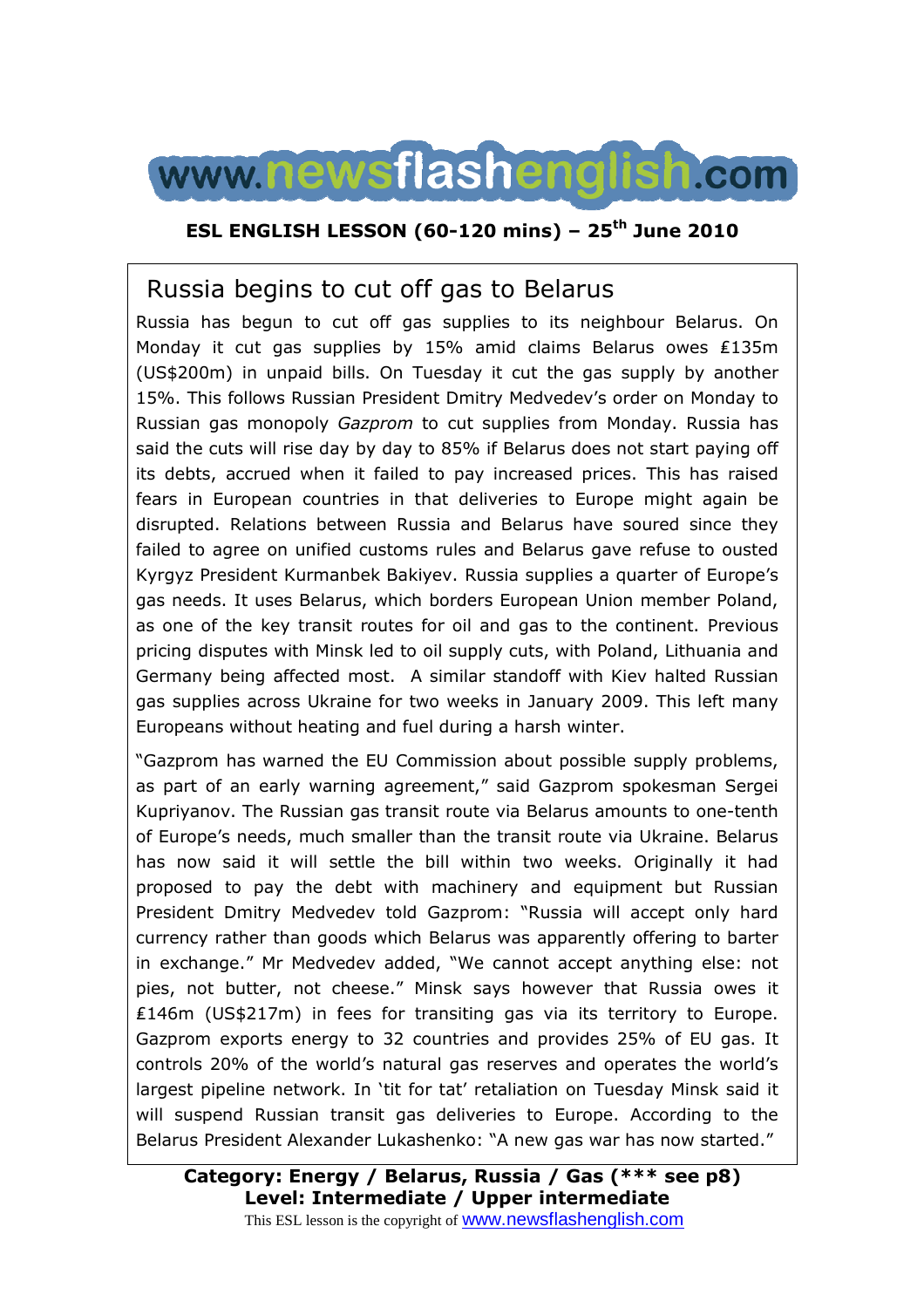## Russia begins to cut off gas to Belarus – *25th June 2010* **FXFRCISES**

1. Belarus-Russia gas dispute: Briefly, what three things do you know about the recent Belarus Russia gas dispute? Go round the room swapping details.

2. Geography: Belarus: Where is Belarus? What is its capital? What countries surround it? Who is its president? Draw a map on the board or **look on Google maps** to help you.

3. Dictation: The teacher will read four to six lines of the article slowly and clearly. Students will write down what they hear. The teacher will repeat the passage slowly again. Self correct your work from page one - filling in spaces and correcting mistakes. Be honest with yourself on the number of errors. Advise the teacher of your total number of errors. Less than five is very good. Ten is acceptable. Any more is room for improvement! More than twenty - we need to do some work!

4. Reading: The students should now read the article aloud, swapping readers every paragraph.

5. Vocabulary: Students should now look through the article and underline any vocabulary they do not know. Look in dictionaries. Discuss and help each other out. The teacher will go through and explain any unknown words or phrases.

6. The article: Students should look through the article with the teacher.

- a) What is the article about?
- b) What do you think about the article?
- c) **What's the latest on this story?**
- d) How important is gas?

7. Let's think: Gas: In pairs/ groups think of four places in the world where natural gas is found. Write your findings below. (Use the internet to help you) Which is the largest gas field in the world? Draw a map on the board to show your results.

**The teacher** will choose some pairs to discuss their findings in front of the class.

8. Let's think! Swap partners. With your new partner on the board write as many words to do with *'gas'* as you can. *One-two minutes.* Compare with other teams. Using your words compile a short dialogue together.

9. I am going to Belarus… You are going to Belarus on holiday. Describe to the class what you might see.

10. Let's talk! In a pub: *In pairs:* Imagine you are in a pub. The conversation gets onto the recent **Russia-Belarus gas dispute**. Discuss. *5-minutes.*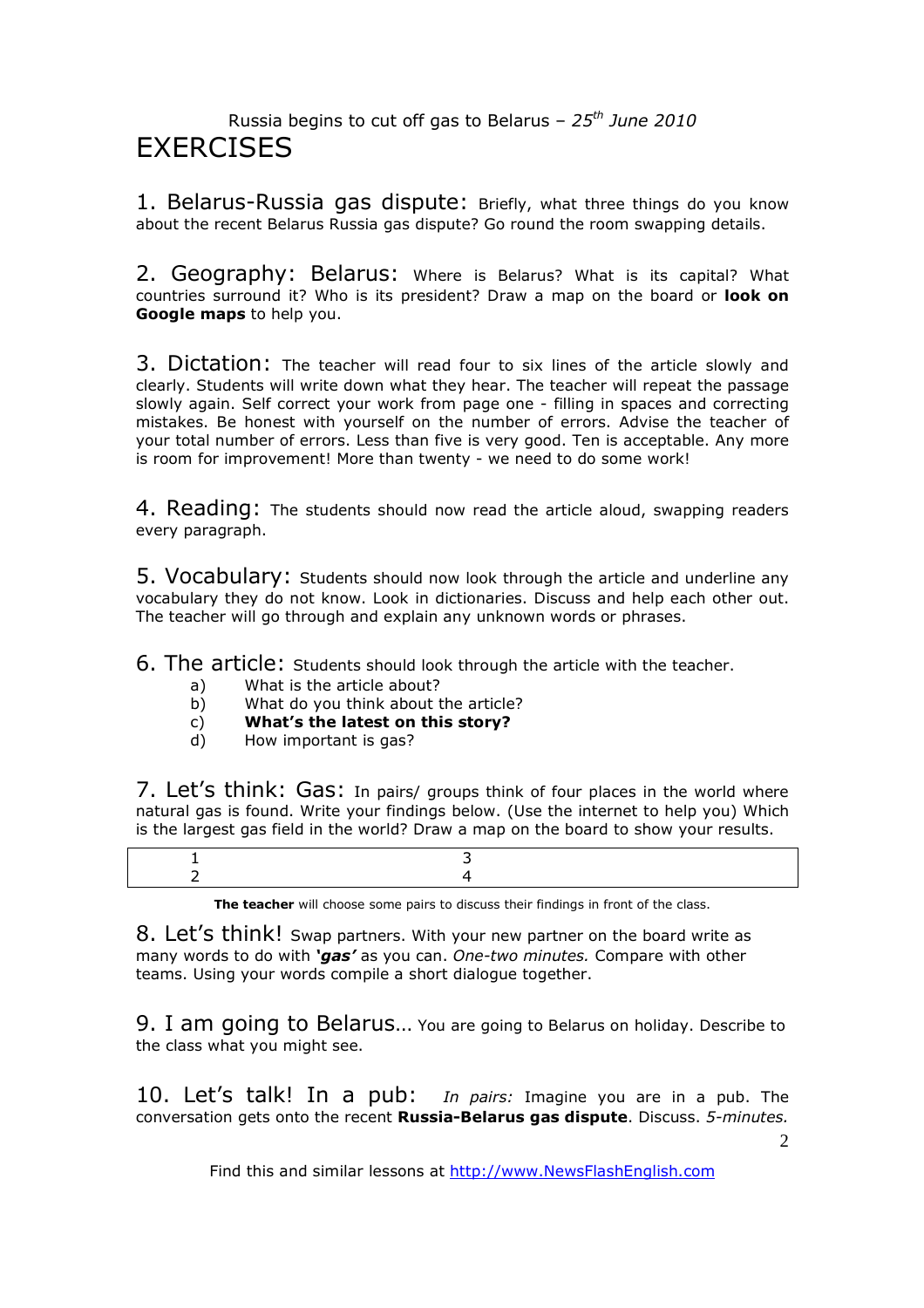### Russia begins to cut off gas to Belarus – *25th June 2010*

11. Energy! *In pairs/ teams -* Think of as many types of energy as you can. List them on the board. Which is the cleanest? Which is the dirtiest?

**The teacher** will choose some pairs to discuss their findings in front of the class.

12. Let's do 'The Article Quiz': Have the students quiz each other in pairs. They score a point for each correct answer and half a point each time they have to look at the article for help. See who can get the highest score!

### **Student A**

- 1) What happened in January 2009?
- 2) Who is the president of Russia?
- 3) Which countries were affected by the dispute?
- 4) What did the Russian president say?
- 5) Why did relations sour?

### **Student B**

- 1) Who is the president of Belarus?
- $2)$  What did the Belarus president say?<br>3) Who owed what and to whom?
- 3) Who owed what and to whom?<br>4) How much gas did Russia cut o
- 4) How much gas did Russia cut off in the first two days?
- 5) Name the Russian gas company.

13. Presentation: In pairs, groups or individually: Prepare in class or at home a 2-minute presentation on *the Russian gas pipeline network*. Stand at the front of the class to give your presentation. The class can vote on the best presentation. Class – After the presentations go through the strong and weak points on each presentation.

14. A 'tit for tat' presidential day: In pairs/groups. Look at the list below. Each person chooses to be one of the following. Think of three things that person might do or see during the recent 'gas war' dispute between Russia and Belarus. (Imagine!) Create a short story about it. Tell it to your partner/group. Try to make it interesting, funny, the experiences, the challenges etc… Students try to interlink student storylines! Remember – Russia cut the gas pressure first!

| 1 Russian president | 3 Gazprom spokesman            |
|---------------------|--------------------------------|
| 2 Belarus president | 4 Gas worker in Belarus/Russia |

**The teacher** will choose some pairs to tell their stories in front of the class.

15. Let's write! An e-mail: Write and send a 200 word e-mail to your teacher about: **How important is Russian gas?** Your e-mail can be read out in class.

16. Sentence starters: Finish these sentence starters. Correct your mistakes. Compare what other people have written.

- a) The gas dispute  $\Box$
- b) The 'tit for tat' \_\_\_\_\_\_\_\_\_\_\_\_\_\_\_\_\_\_\_\_\_\_\_\_\_\_\_\_\_\_\_\_\_\_\_\_\_\_\_\_\_\_\_\_\_\_\_\_\_\_ c) Gas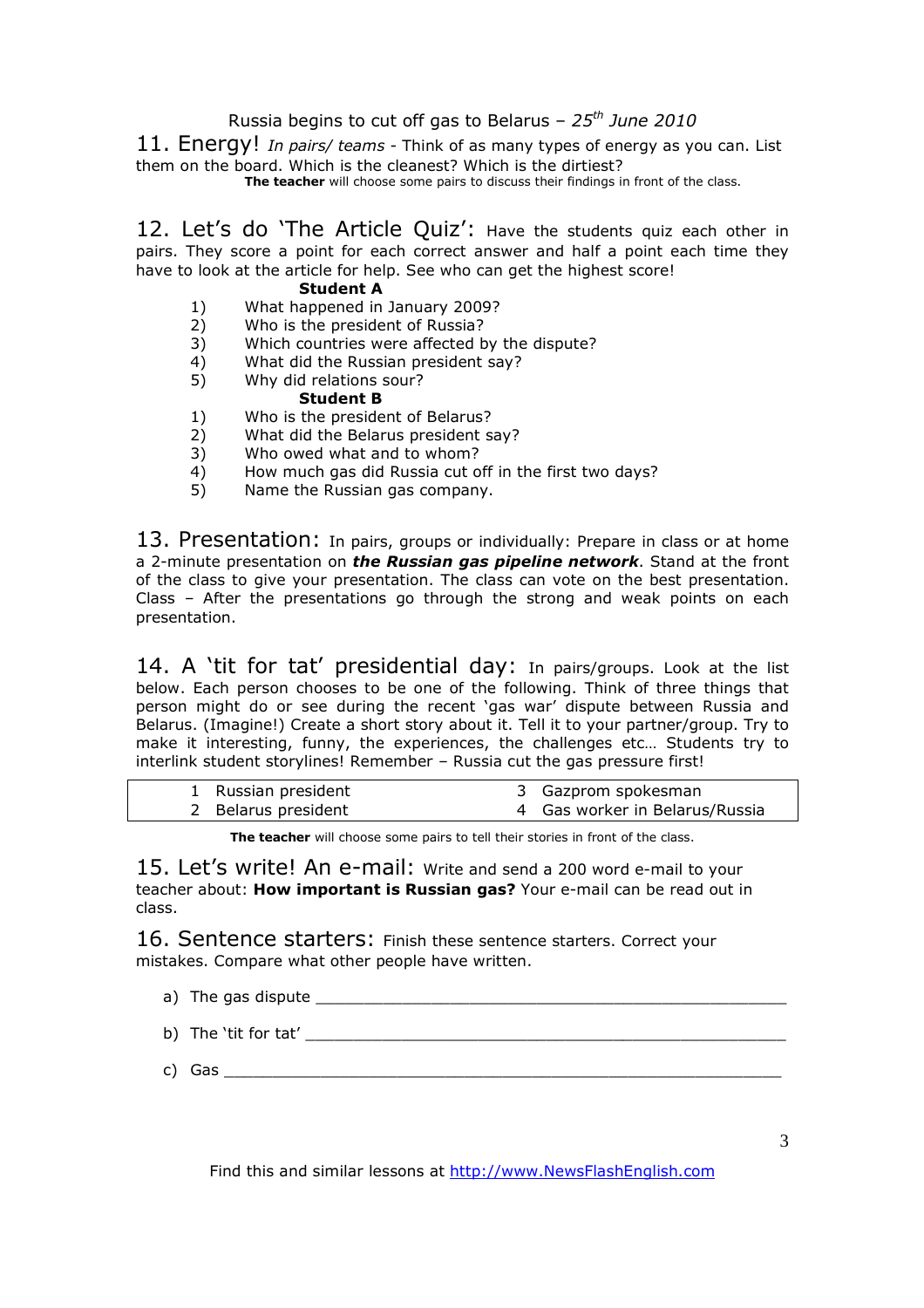## Russia begins to cut off gas to Belarus – *25th June 2010* DISCUSSION

### **Student A questions**

- 1) Did the headline make you want to read the article?<br>2) What three things have you learnt from this lesson?
- What three things have you learnt from this lesson?
- 3) Who is right in this dispute?
- 
- 4) What three bits of advice would you give the Russian president?<br>5) What three bits of advice would you give the Belarus president? What three bits of advice would you give the Belarus president?
- 6) What lessons have been learnt from this latest 'tit for tat' gas dispute?
- 7) Why did Russia start this dispute?
- 8) What was the economic impact of this dispute?
- 9) Why is Russia able to get away with holding Europe to ransom?
- 10) Should Russia have accepted machinery and equipment from Belarus in exchange for gas? Why? Why not?

### **Student B questions**

- 1) What alternative gas pipelines are there for EU countries?
- 2) Will gas bills in the EU increase because of this dispute?
- 3) Will gas bills in Belarus increase because of this dispute?
- 4) What is the EU doing about obtaining its energy?
- 5) Will diplomatic relations between Russia and Belarus improve now the dispute has been resolved?
- 6) What diplomatic lessons have been learnt from this dispute?
- 7) Would you barter gas for goods?<br>8) Would you like to work in the gas
- $8)$  Would you like to work in the gas industry? Why? Why not?<br>9) How important is developing alternative gas networks acros.
- How important is developing alternative gas networks across Europe?
- 10) Did you like this discussion?

# SPEAKING

## Let's debate! The dominance of Russian gas and Gazprom *Allow 10-15 minutes - Small groups / pairs / 1 to 1*

Look at the two statements below. After reading debate the statements. (Check the links on page 8 on the internet to help you!)

1) Western politicians have repeatedly accused Russia of using its energy might as a tool of intimidation against smaller neighbours and have called on the continent to diversify away from Russian deliveries.

2) Gazprom exports energy to 32 countries and provides 25% of EU gas. It controls 20% of the world's natural gas reserves and operates the world's largest pipeline network.

The teacher can moderate the session.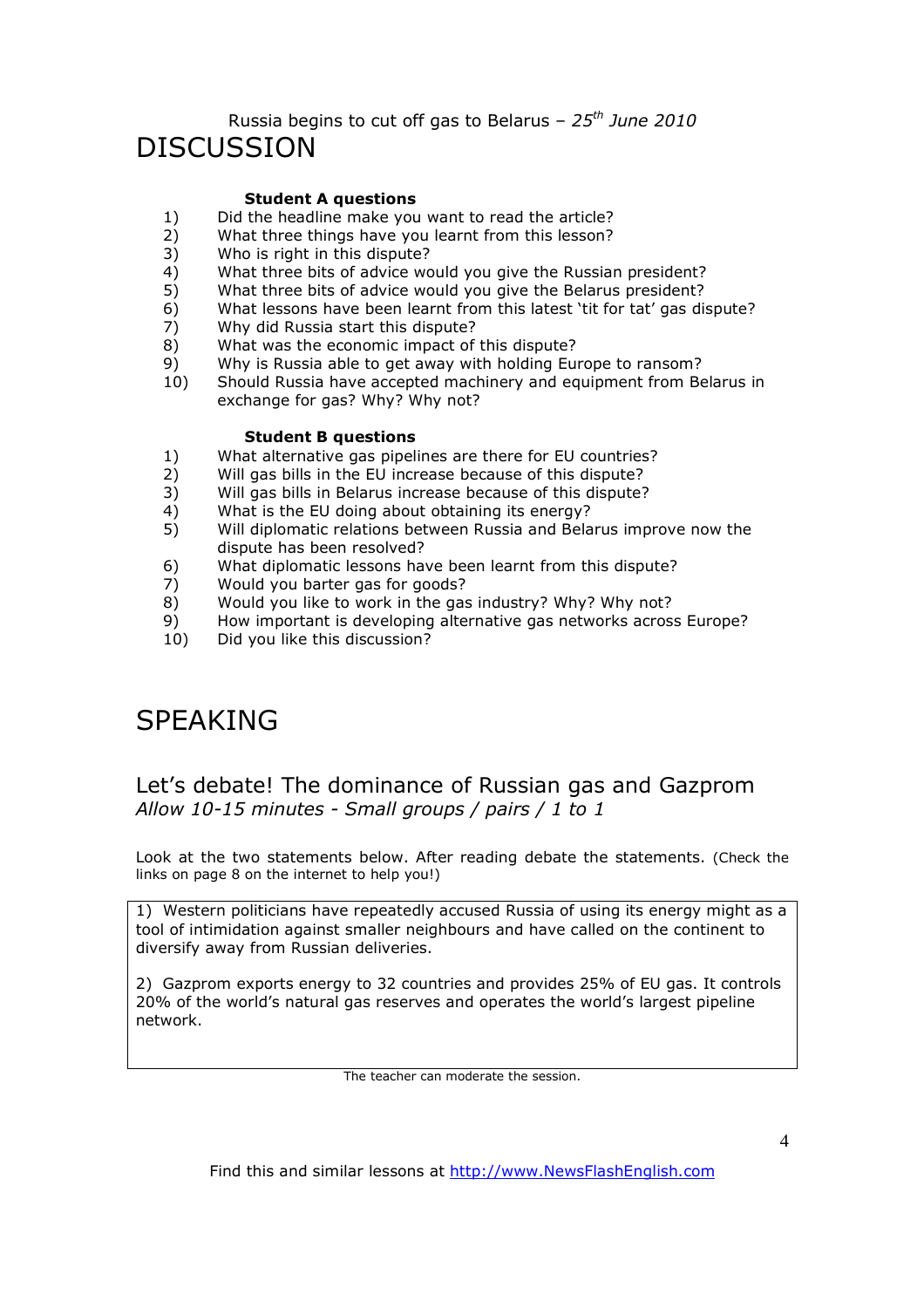# Russia begins to cut off gas to Belarus – *25th June 2010* GAP FILL: READING

Put the words into the gaps in the text.

Russia has begun to cut off gas supplies to its  $(1)$ \_\_\_\_\_ Belarus. On Monday it cut (2)\_\_\_\_\_ supplies by 15% amid claims Belarus owes ₤135m (US\$200m) in unpaid bills. On Tuesday it cut the gas (3)\_\_\_\_\_ by another 15%. This follows Russian President Dmitry Medvedev's order on Monday to Russian gas monopoly *Gazprom* to cut supplies from Monday. Russia has said the cuts will rise day by day to 85% if Belarus does not start paying off its (4)\_\_\_\_\_, accrued when it failed to pay increased prices. This has raised fears in European countries in that deliveries to Europe might again be disrupted. Relations between Russia and Belarus have (5) since they failed to agree on unified customs rules and Belarus gave refuse to ousted Kyrgyz President Kurmanbek Bakiyev. Russia supplies a quarter of Europe's gas needs. It uses Belarus, which borders European Union member Poland, as one of the key (6) routes for oil and gas to the continent. Previous pricing (7)\_\_\_\_\_ with Minsk led to oil supply cuts, with Poland, Lithuania and Germany being affected most. A similar standoff with Kiev halted Russian gas supplies across Ukraine for two weeks in January 2009. This left many Europeans without heating and fuel during a (8) \_\_\_\_\_ winter. *debts harsh supply neighbour disputes transit soured gas*

"Gazprom has warned the EU Commission about possible supply problems, as part of an early warning agreement," said Gazprom spokesman Sergei Kupriyanov. The Russian gas transit route via Belarus amounts to one-tenth of Europe's needs, much smaller than the transit (1)\_\_\_\_\_ via Ukraine. Belarus has now said it will settle the  $(2)$  within two weeks. Originally it had proposed to pay the debt with (3)\_\_\_\_\_\_ and equipment but Russian President Dmitry Medvedev told Gazprom: "Russia will accept only hard currency rather than goods which Belarus was apparently offering to (4)\_\_\_\_\_ in exchange." Mr Medvedev added, "We cannot accept anything else: not (5)\_\_\_\_\_, not butter, not cheese." Minsk says however that Russia owes it ₤146m (US\$217m) in fees for (6)\_\_\_\_\_ gas via its territory to Europe. Gazprom exports energy to 32 countries and provides 25% of EU gas. It controls 20% of the world's natural gas (7)\_\_\_\_\_ and operates the world's largest (8)\_\_\_\_\_ network. *route*

*transiting pipeline bill machinery reserves pies barter*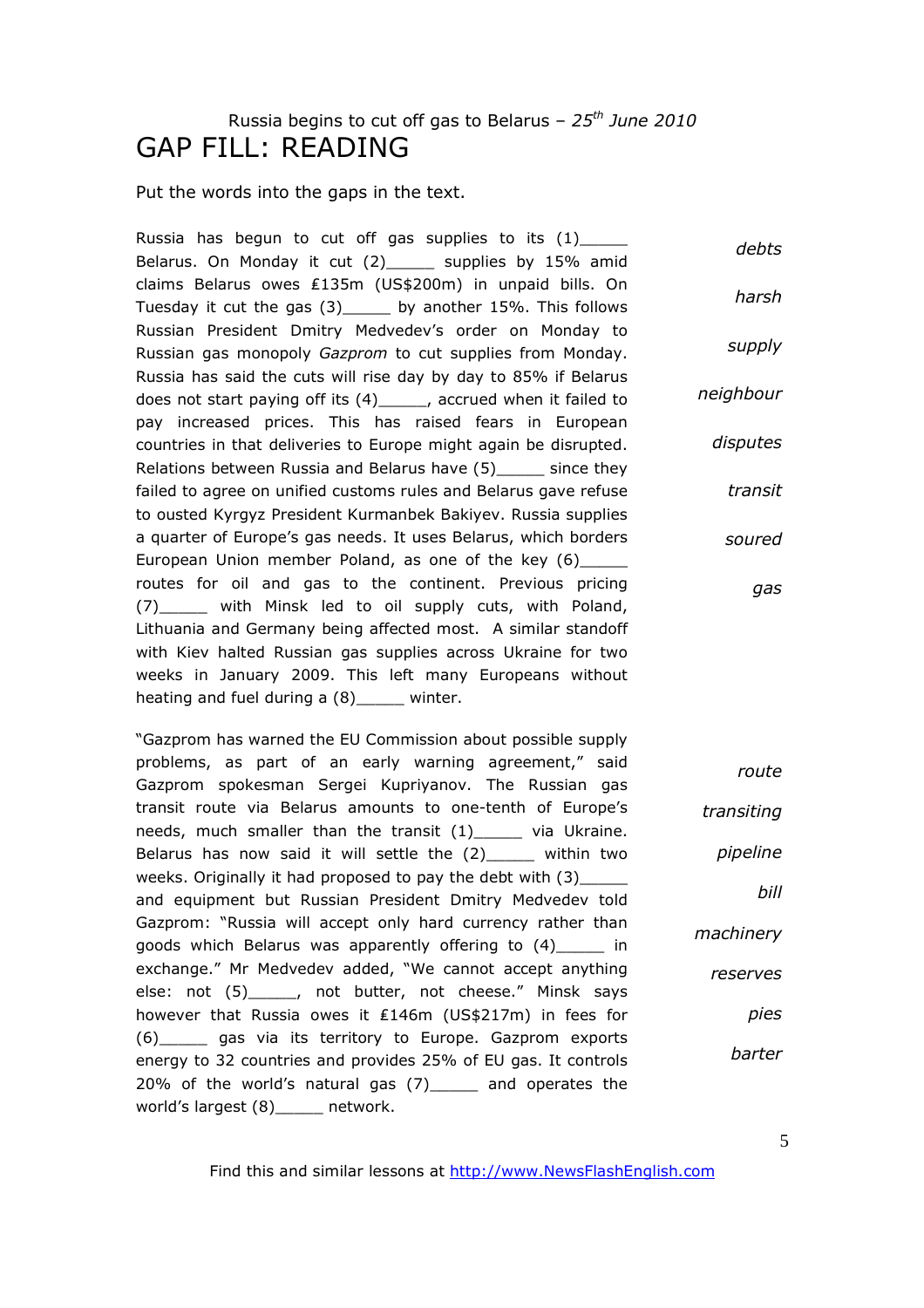## Russia begins to cut off gas to Belarus – *25th June 2010* GAP FILL: LISTENING

### *Listen and fill in the spaces.*

Russia has \_\_\_\_\_\_\_\_\_\_\_\_\_\_\_ supplies to its neighbour Belarus. On Monday it cut gas supplies by 15% amid claims Belarus owes ₤135m (US\$200m) in unpaid bills. On Tuesday it cut the gas supply by another 15%. \_\_\_\_\_\_\_\_\_\_\_\_\_\_\_\_\_\_\_\_ President Dmitry Medvedev's order on Monday to Russian gas monopoly *Gazprom* to cut supplies from Monday. Russia has said the cuts will rise day by day to 85% if Belarus does not start paying off its debts, accrued \_\_\_\_\_\_\_\_\_\_\_\_\_\_\_\_\_\_\_ increased prices. This has raised fears in European countries in that deliveries to Europe might again be disrupted. Relations between entitled as a soured since they failed to agree on unified customs rules and Belarus gave refuse to ousted Kyrgyz President Kurmanbek Bakiyev. Russia supplies a quarter of Europe's gas needs. It uses Belarus, which borders European Union member Poland, as one of the key transit routes \_\_\_\_\_\_\_\_\_\_\_\_\_\_\_\_\_\_\_\_\_ the continent. Previous pricing disputes with Minsk led to oil supply cuts, with Poland, Lithuania and Germany being affected most. A similar standoff with Kiev halted Russian gas supplies across Ukraine for two weeks in January 2009. This left many Europeans without heating and fuel **Europeans** without heating and fuel

"Gazprom has warned \_\_\_\_\_\_\_\_\_\_\_\_\_\_\_\_\_ about possible supply problems, as part of an early warning agreement," said Gazprom spokesman Sergei Kupriyanov. The Russian gas transit route via Belarus amounts to one-tenth of Europe's needs, much smaller than \_\_\_\_\_\_\_\_\_\_\_\_\_\_\_\_\_ via Ukraine. Belarus has now said it will settle the bill within two weeks. Originally it had proposed machinery and equipment but Russian President Dmitry Medvedev told Gazprom: "Russia will accept only hard currency rather than goods which Belarus was apparently offering to barter in exchange." Mr Medvedev added, "We cannot accept anything else: \_\_\_\_\_\_\_, \_\_\_\_\_\_\_\_\_, not cheese." Minsk says however that Russia owes it ₤146m (US\$217m) in fees for transiting gas via its territory to Europe. Gazprom exports energy to 32 countries and provides 25% of EU gas. It controls 20% of the world's and operates the world's largest pipeline network. In 'tit for tat' retaliation on Tuesday Minsk said it will suspend Russian transit gas deliveries to Europe. According to the Belarus President

Find this and similar lessons at http://www.NewsFlashEnglish.com

Alexander Lukashenko: "\_\_\_\_\_\_\_\_\_\_\_\_\_\_\_\_\_\_\_\_\_ now started."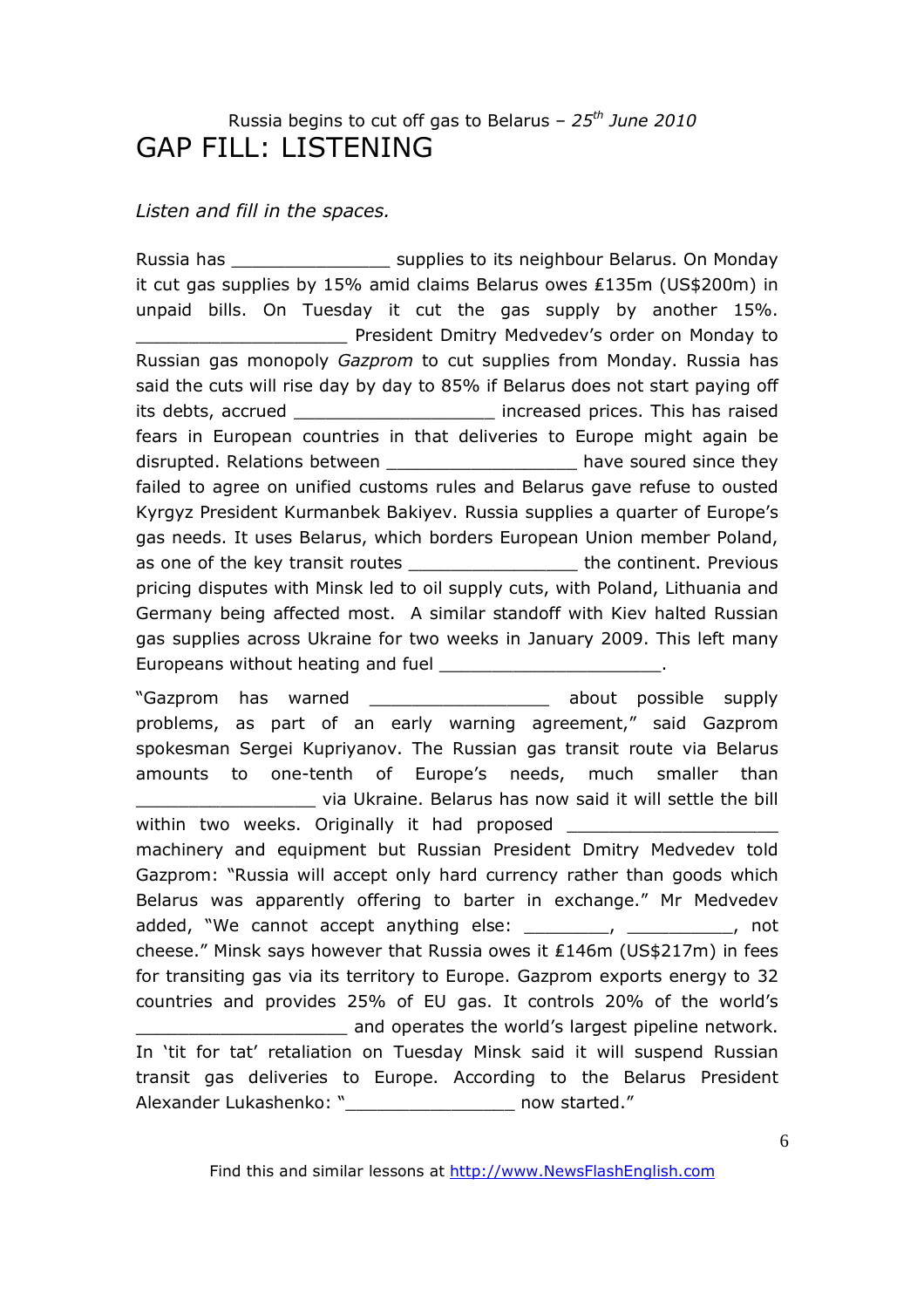## Russia begins to cut off gas to Belarus – *25th June 2010* GRAMMAR

Put the words into the gaps in the text.

Russia has begun to cut off gas supplies to its neighbour Belarus. On Monday it cut gas supplies by 15% amid claims Belarus owes ₤135m (US\$200m) in unpaid bills. On Tuesday it cut the gas supply by another 15%. This follows Russian President Dmitry Medvedev's order on Monday to Russian gas monopoly *Gazprom* to cut supplies (1)\_ Monday. Russia has said the cuts will rise day by day to 85% if Belarus does not start paying off its debts, accrued (2)\_\_ it failed to pay increased prices. This has raised fears in European countries in that deliveries to Europe (3)\_ again be disrupted. Relations between Russia and Belarus have soured (4) they failed to agree on unified customs rules and Belarus gave refuse to ousted Kyrgyz President Kurmanbek Bakiyev. Russia supplies a quarter of Europe's gas needs. It uses Belarus, (5) borders European Union member Poland, as one of the key transit routes for oil and gas to the continent. Previous pricing disputes with Minsk led to oil supply cuts, (6) Poland, Lithuania and Germany being affected most. A similar standoff with Kiev halted Russian gas supplies across Ukraine for two weeks in January 2009. (7) left (8) Europeans without heating and fuel during a harsh winter. *which this when with many from since might*

"Gazprom has warned (1)\_\_ EU Commission about possible supply problems, as part of an early warning agreement," said Gazprom spokesman Sergei Kupriyanov. The Russian gas transit route via Belarus amounts to one-tenth of Europe's needs, much smaller than the transit route via Ukraine. Belarus has now said it will settle the bill within two weeks. Originally it had proposed to pay the debt with machinery and equipment (2)\_\_ Russian President Dmitry Medvedev told Gazprom: "Russia will accept only hard currency rather than goods which Belarus was apparently offering to barter in exchange." Mr Medvedev added, "(3) \_ cannot accept anything else: not pies, not butter, not cheese." Minsk says however that Russia owes (4)  $\pm 146$ m (US\$217m) in fees (5) transiting gas via (6) territory to Europe. Gazprom exports energy to 32 countries and provides 25% of EU gas. It controls 20% (7) the world's natural gas reserves (8) \_ operates the world's largest pipeline network. *and but for its the we*

Find this and similar lessons at http://www.NewsFlashEnglish.com

*of*

*it*